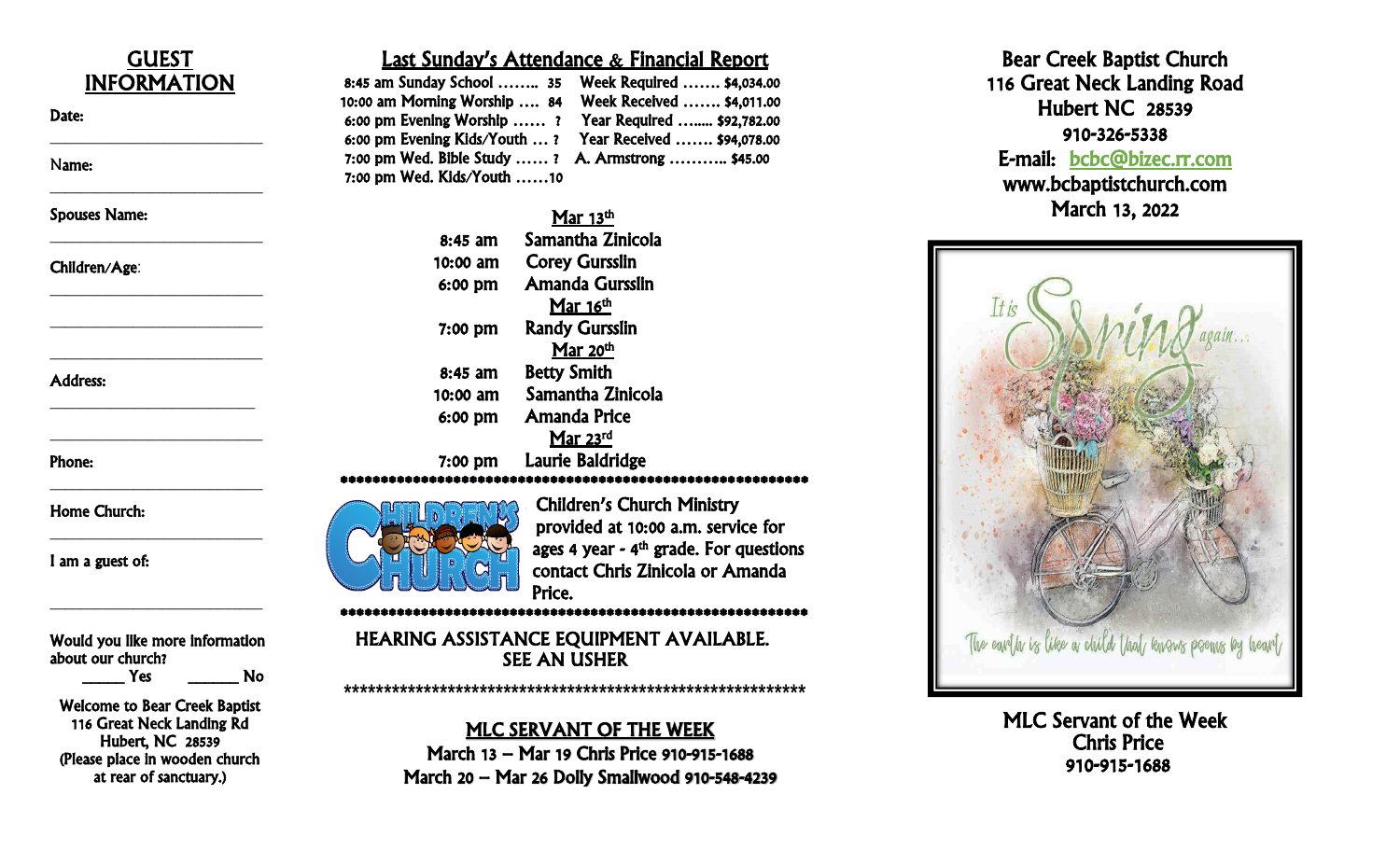### Bear Creek Baptist Church 10:00 am

Prelude…..………………………………………………...

Call to Worship…. "Holy, Holy, Holy" ……………. Choir

Song……. "Leaning on the Everlasting Arms"………... 596

Announcements/Prayer………………………... Chris Price

Song/Offerings… "I Love to Tell the Story" ………… 696

Special Music……….. "Heaven's Jubilee" ………… Choir

Message …………………………………… Chris Zinicola

Invitation Song……… "Breathe On Me" …………... 301

Benediction…………………………………… Chris Price

Postlude…………………………………………………...

Trust God.<br>He knows what



**CURRENT REQUESTS ONGOING NEEDS** Helen Hahn J.B. Cannon Debbie Humphrey<br> **April Janowsky** Andy Jarman Kelly Maxwell Lucille Jarman Family Katherine Pierce Gene Jones Family  $\qquad \qquad$  Keith  $\&$  Connie Richardson Joe & Dionne Lofton Family Betty Rochelle<br> **Bob Moseley\*** 1ames Tarwate **Bob Moseley\*** James Tarwater<br>Mike Toms **Music Scott Cody What** Dave McCausley Camron Yopp Mary Murphy Keith & Nancy Murphy Peter Nelligan Sargent Family Dolly Smallwood\*

HOSPITAL NURSING HOME/REHAB Shirley Gillette

#### SENIOR ADULT/SHUT- IN

Kathy Martinez Linda Matthews Gail Weir

Sarah Bancroft Jack & Lu Bauer Linzey Bell Daisy Burns Darwin Chivers Jessie Eason Judy Goad **Milton/Cathy Kale Abe Lincoln**<br>
Kathy Martinez **Linda Matthews** Ianice Morton

Don Collins<br>Phil Crawley

Barbara Hathaway\*

Scott Cody Whaley<br>Camron Yopp

Unless names are resubmitted it will remain on the Prayer List for only one month. \*Indicates newly added to the list.

## **PRAYER REQUESTS**

|       |                      | NAME: _________________________    |
|-------|----------------------|------------------------------------|
|       |                      |                                    |
|       |                      |                                    |
|       |                      |                                    |
|       |                      | NAME: ________________________     |
|       |                      | NEED: _____________________        |
|       | Prayer requested by: |                                    |
|       |                      | (Please give contact information.) |
|       |                      | Would you like your request        |
|       |                      | listed on the bulletin Prayer      |
| List? |                      |                                    |

 **the Prayer Chain during the week should contact the church at 910-326-5338 or email [bcbc@bizec.rr.com](mailto:bcbc@bizec.rr.com) .**